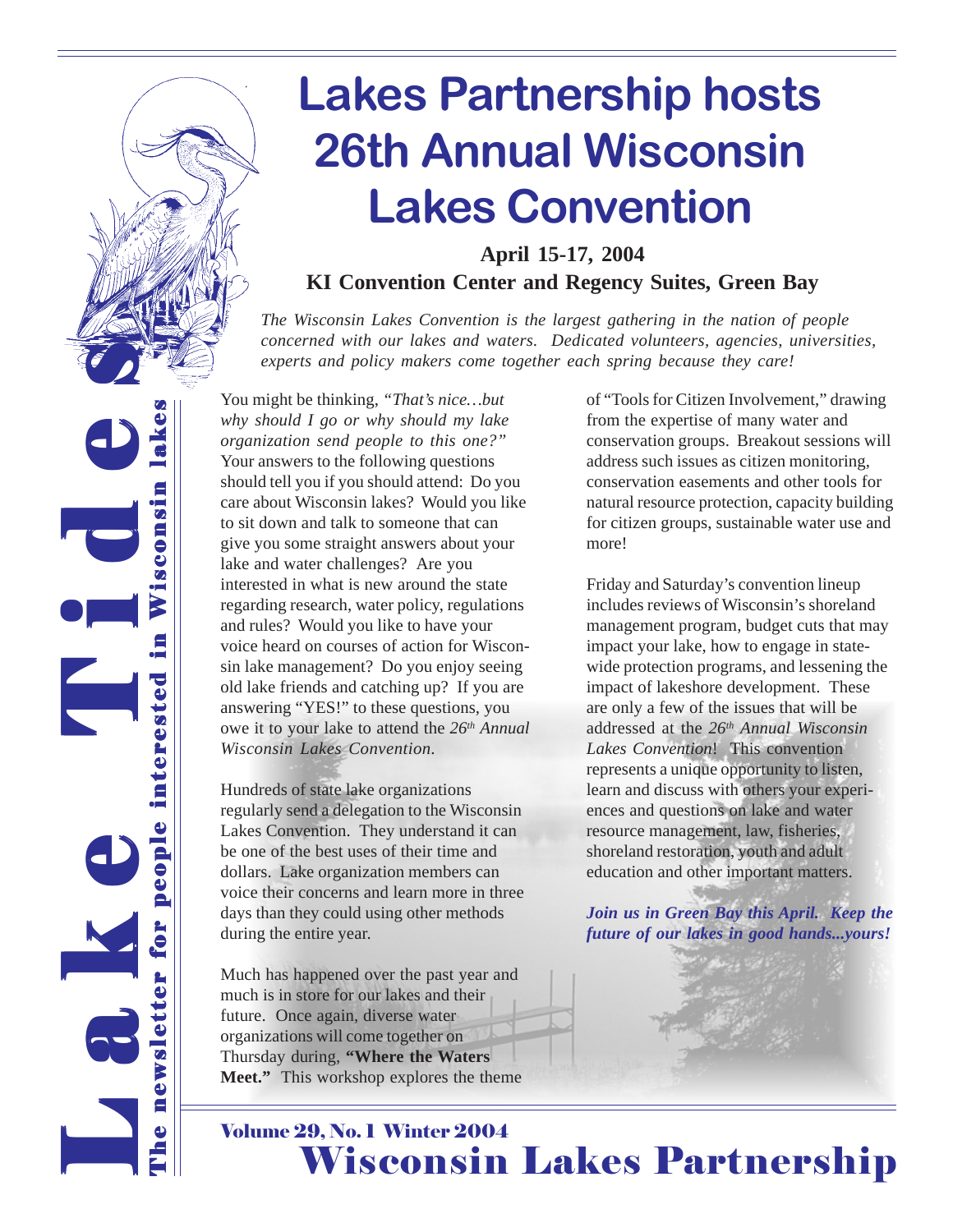### **The Nature of Water Wisconsin Lakes Convention April 15-17, 2004 K1 Convention Center and Regency Suites, Green Bay**

**Thursday, April 17** 

| 8:00a-9:00p<br>$10:00a-7:00p$<br>$9:30-11:00a$ | here the<br>aters Me<br><b>Registration Open</b><br><b>Exhibit Hall Open</b><br><b>Plenary</b>                                                 |
|------------------------------------------------|------------------------------------------------------------------------------------------------------------------------------------------------|
|                                                | Opening Remarks - Peter Murray, WAL, Master of Ceremony<br>Jim Holperin, Secretary, Wisconsin Department of Tourism (invited)                  |
|                                                | Citizen Involvement: An Inspiration for Action and Tools to Help                                                                               |
|                                                | Statewide conservation groups will describe tools that their respective organizations can                                                      |
|                                                | offer you and share citizen success stories.                                                                                                   |
|                                                | Panel: Peter Murray, WAL; Vicki Elkin, Gathering Waters Conservancy; Kevin Pomeroy,                                                            |
|                                                | 1000 Friends of Wisconsin; Denny Caneff, River Alliance of Wisconsin; Wisconsin Wetlands                                                       |
|                                                | Association; and Arnie Mancl, Wisconsin Groundwater Association                                                                                |
| 11:30a-Noon                                    | <b>Plenary</b>                                                                                                                                 |
|                                                | Putting the Pieces Together for an Effective Statewide Volunteer Monitoring                                                                    |
|                                                | Network - Todd Ambs, Water Division Administrator, WDNR                                                                                        |
| $Noon-1:15p$                                   | Lunch                                                                                                                                          |
|                                                | Waters of Wisconsin: An Update and Next Steps - Shaili Pfeiffer, Wisconsin Academy                                                             |
|                                                | of Sciences, Arts, and Letters                                                                                                                 |
| $1:30-3:00p$                                   | Concurrent breakout sessions (for session descriptions, see pages 4-5)                                                                         |
|                                                | Session A: Clean Boats, Clean Waters Volunteer Watercraft Inspection and Self-Help                                                             |
|                                                | Lake Monitoring Programs                                                                                                                       |
|                                                | Session B: Making Statewide Environmental Policy                                                                                               |
|                                                | Session C: Opportunities for Citizens to Use the Clean Water Act                                                                               |
|                                                | Session D: Capacity Building for Citizens Groups, Part I                                                                                       |
|                                                | Session E: Conservation Easements and Other Land Protection Tools                                                                              |
|                                                | Session F: Protecting Our Groundwater, Part I                                                                                                  |
| $3:30 - 5:00p$                                 | Concurrent breakout sessions (for session descriptions, see pages 4-5)<br>Session A: Citizen-based River and Watershed Monitoring in Wisconsin |
|                                                | Session B: Environmental Policy at the Local Level                                                                                             |
|                                                | Session C: Coon Valley Revisited: Toward More Collaborative Watershed Restoration                                                              |
|                                                | Session D: Capacity Building for Citizens Groups, Part II                                                                                      |
|                                                | Session E: The Value of Natural Resources Protection: Economic and Community                                                                   |
|                                                | Benefits of Good Land Use Policies                                                                                                             |
|                                                | Session F: Protecting Our Groundwater, Part II                                                                                                 |
| 5:30-6:30p                                     | Dinner with Peg Lautenschlager, Wisconsin Attorney General (invited)                                                                           |
| $7:00-9:00p$                                   | <b>Clean Boats, Clean Waters: Volunteer Watercraft Monitoring Training Workshop</b>                                                            |
|                                                | (pre-registration required) - Laura Felda, UW-Extension; Mandy Beall, WDNR/UW-                                                                 |
|                                                | Extension; Laura Herman, WDNR                                                                                                                  |



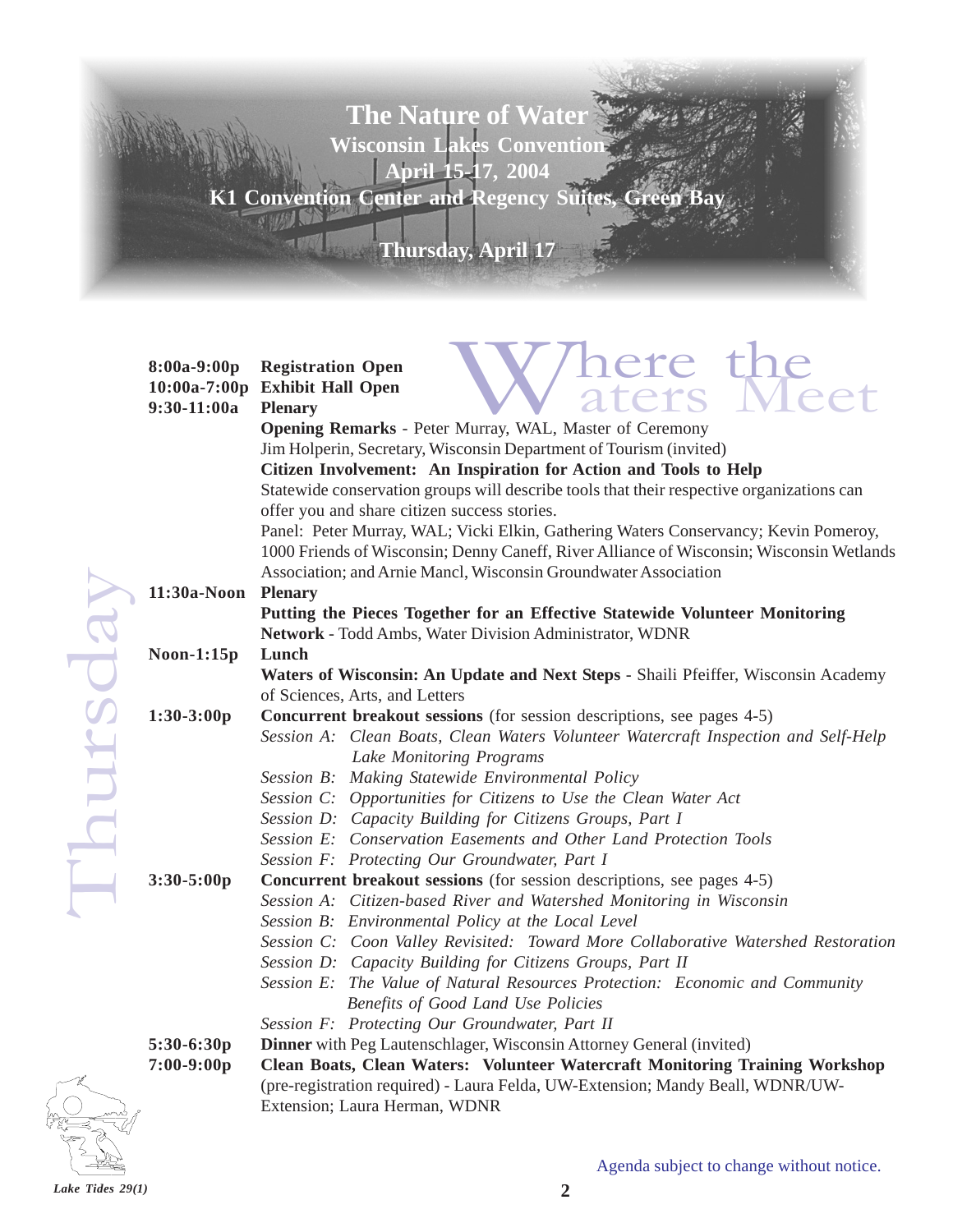**The Nature of Water Wisconsin Lakes Convention April 15-17, 2004**

**K1 Convention Center and Regency Suites, Green Bay**

**Friday, April 16 and Saturday, April 17**

| $7:30a-5:00p$<br>7:30a-7:00p<br>9:00-10:30a | ature<br><b>Registration Open</b><br><b>Exhibit Hall Open</b><br><b>Plenary</b> |  |  |  |  |
|---------------------------------------------|---------------------------------------------------------------------------------|--|--|--|--|
|                                             | Opening Remarks - Jeff Bode, WDNR, Master of Ceremony, and                      |  |  |  |  |
|                                             | Jim Brakken, WAL                                                                |  |  |  |  |
|                                             | Governor Jim Doyle (invited)                                                    |  |  |  |  |
|                                             | Scott Hassett, Secretary, WDNR                                                  |  |  |  |  |
|                                             | <b>Change Without End: Wisconsin's Lakes Past and Future - Steven</b>           |  |  |  |  |
|                                             | Carpenter, UW-Madison                                                           |  |  |  |  |
|                                             | The Nature of Lakes (a multi-media slide presentation)                          |  |  |  |  |
| 11:00-11:50a                                | <b>Concurrent breakout sessions</b> (for stream descriptions, see page 5)       |  |  |  |  |
|                                             | Stream A: Exploring the Natural History of Lakes                                |  |  |  |  |
|                                             | Stream B: Whose Problem is it Anyway? The Ethics of Land and Water              |  |  |  |  |
|                                             | Management                                                                      |  |  |  |  |
|                                             | Stream C: Fisheries Management in Wisconsin: Past, Present and Future           |  |  |  |  |
|                                             | Stream D: Celebrating a Sense of Place                                          |  |  |  |  |
|                                             | Stream E: Land Matters: Riparians, Ecosystems and Related Issues                |  |  |  |  |
|                                             | Stream F: The Inside Story on Invasives                                         |  |  |  |  |
|                                             | Stream G: Topics in Limnology: Water Level Management                           |  |  |  |  |
|                                             | Stream H: The Nuts and Bolts of Lake Management                                 |  |  |  |  |
| $12:00-1:30p$                               | Lake Stewardship Awards Lunch                                                   |  |  |  |  |
| $1:40-2:30p$                                | <b>Concurrent breakout sessions</b> (Streams A-H. See list above)               |  |  |  |  |
| $3:10-4:00p$                                | Concurrent breakout sessions (Streams A-H. See list above)                      |  |  |  |  |
| $4:30-6:00p$                                | <b>Reception</b>                                                                |  |  |  |  |
| $7:00-8:00p$                                | <b>County-wide Lakes Association Meeting</b>                                    |  |  |  |  |
| $7:00-9:00p$                                | How to Create an Aquatic Plant Management Plan                                  |  |  |  |  |
|                                             | Frank Koshere and Carroll Schaal, WDNR                                          |  |  |  |  |

### **www.uwsp.edu/cnr/uwexlakes/conventions**

| $7:00-9:00p$ | How to Create an Aquatic Plant Management Plan<br>Frank Koshere and Carroll Schaal, WDNR |   |
|--------------|------------------------------------------------------------------------------------------|---|
|              | ww.uwsp.edu/cnr/uwexlakes/conventions                                                    |   |
| $7:45-9:00a$ | <b>Registration Open</b>                                                                 |   |
| $7:45-8:45a$ | Walking Tour of Green Bay's Riverfront - Paul Wozniak, Fox/Wolf Rivers                   |   |
|              | <b>Environmental History Project</b>                                                     |   |
|              | Limnology 101- Buzz Sorge and Jennifer Wudi, WDNR                                        |   |
| $8:00-9:00a$ | <b>WAL Annual Meeting</b>                                                                |   |
| 8:00-11:00a  | Plants at the Root of a Healthy Ecosystem Workshop (pre-registration                     |   |
|              | required) - Learn how to ID aquatic plants with Susan Knight, UW-Madison                 |   |
| $9:00-9:50a$ | <b>Concurrent breakout sessions</b> (Streams A-H. See list above.)                       |   |
|              | 10:05-11:00a Concurrent breakout sessions (Streams A-H. See list above.)                 | ٣ |
|              | 11:15a-1:00p Lunch and Closing Ceremony                                                  |   |
|              |                                                                                          |   |

Agenda subject to change without notice.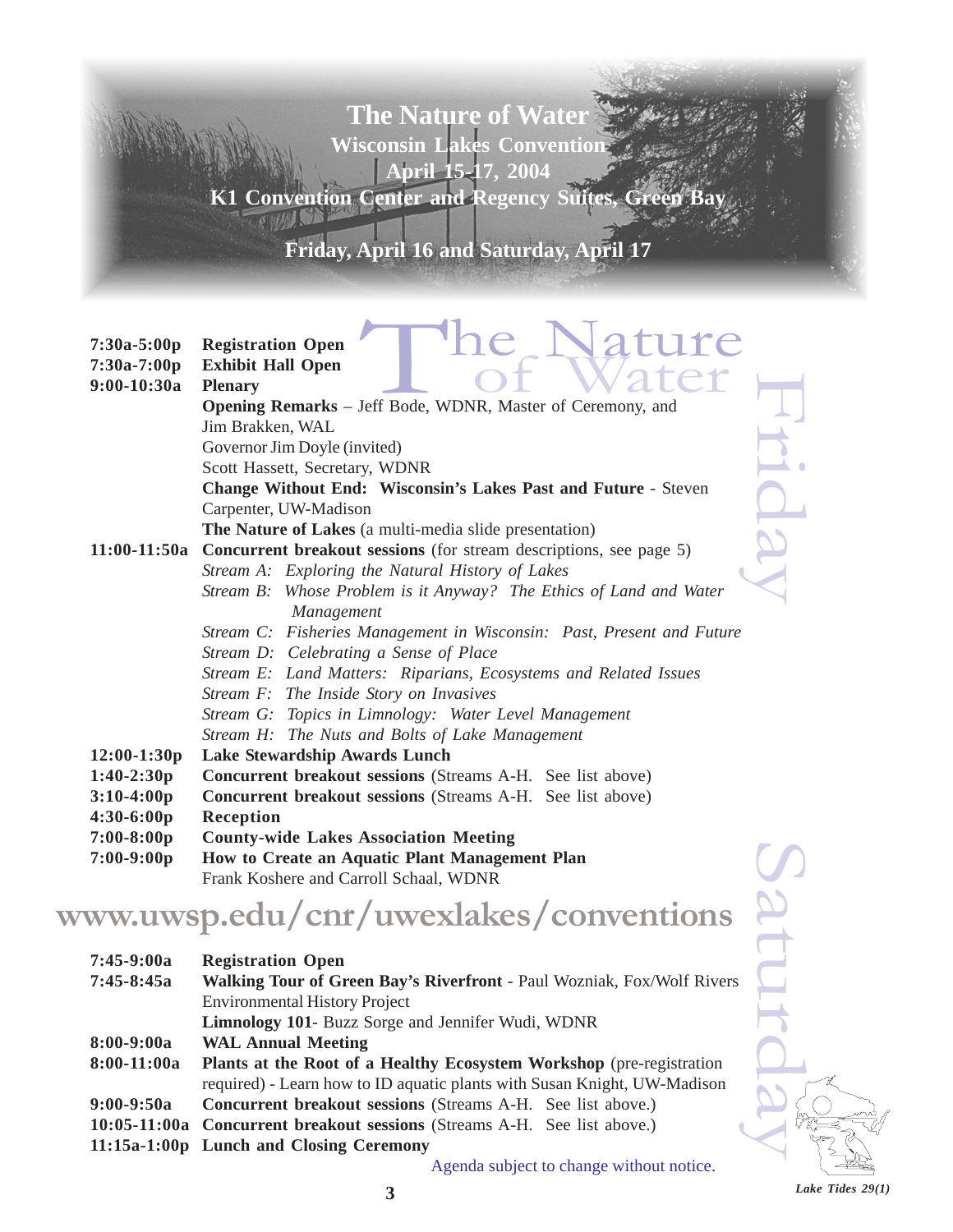### *Thursday Breakout Session Descriptions*

#### **Clean Boats, Clean Waters Volunteer Watercraft Inspection and Self-Help Lake Monitoring Programs**

Do you have a desire to volunteer for lakes? Volunteer lake monitors have been an integral part of Wisconsin lakes since 1986. Participants in Self-Help have kept important records that document the history of lake health. Now, volunteers can help slow the movement of invasive species across the state by participating in watercraft inspection. Find out how and why to participate in each of these programs.

#### **Making Statewide Environmental Policy**

Learn about crafting environmental policy at the state and local levels! Find out how a bill becomes a law and the differences between statutes, administrative code, and guidance. Also discover the role of public comments in the development of policy and how you can get involved. Learn from some real life examples of how citizens just like you have made a difference!

#### **Opportunities for Citizens to Use the Clean Water Act**

Do you know how the Clean Water Act can help you protect your community? This session will offer you information and examples about the public input process, how to influence and monitor permits, as well as how to assess and use public information.

#### **Capacity Building for Citizen Groups, Parts I and II**

Part I in this series focuses on maintaining the positive momentum of your group without burning out. Receive tips on recruiting and maintaining your volunteers and members, as well as getting and managing grants. Part II focuses on how to build an organization that is poised to achieve a common resource protection goal. Learn about setting and achieving goals for your group and planning successful projects that will meet resource protection goals.

#### **Conservation Easements and Other Land Protection Tools**

Have you ever wondered how land trusts work and what tools they use to preserve important lands? Learn about landowners' experiences with these tools, plus how land trusts and lake groups can work together for shoreland and watershed conservation.

#### **Protecting Our Groundwater, Parts I and II**

Part I of this two-part series will discuss the need for state protection of groundwater resources and what is being done to establish groundwater protection rules for Wisconsin. In Part II of this session, find out what communities can do to sustain groundwater resources using tools such as the wellhead protection ordinances, private well testing programs, and educational programs.

#### **Citizen-based River and Watershed Monitoring in Wisconsin**

Find the "who, what, where, why and how" about a number of citizen-based river and watershed monitoring efforts in Wisconsin, from the Water Action Volunteers (WAV) program to programs offered at UW-Stevens Point and more.

#### **Environmental Policy at the Local Level**

Discover how counties, cities, villages or towns make environmental policy—it may surprise you! Find out how you can get involved in these decisions and how others have made a difference. Smart Growth planning examples from counties and townships will be the focus.

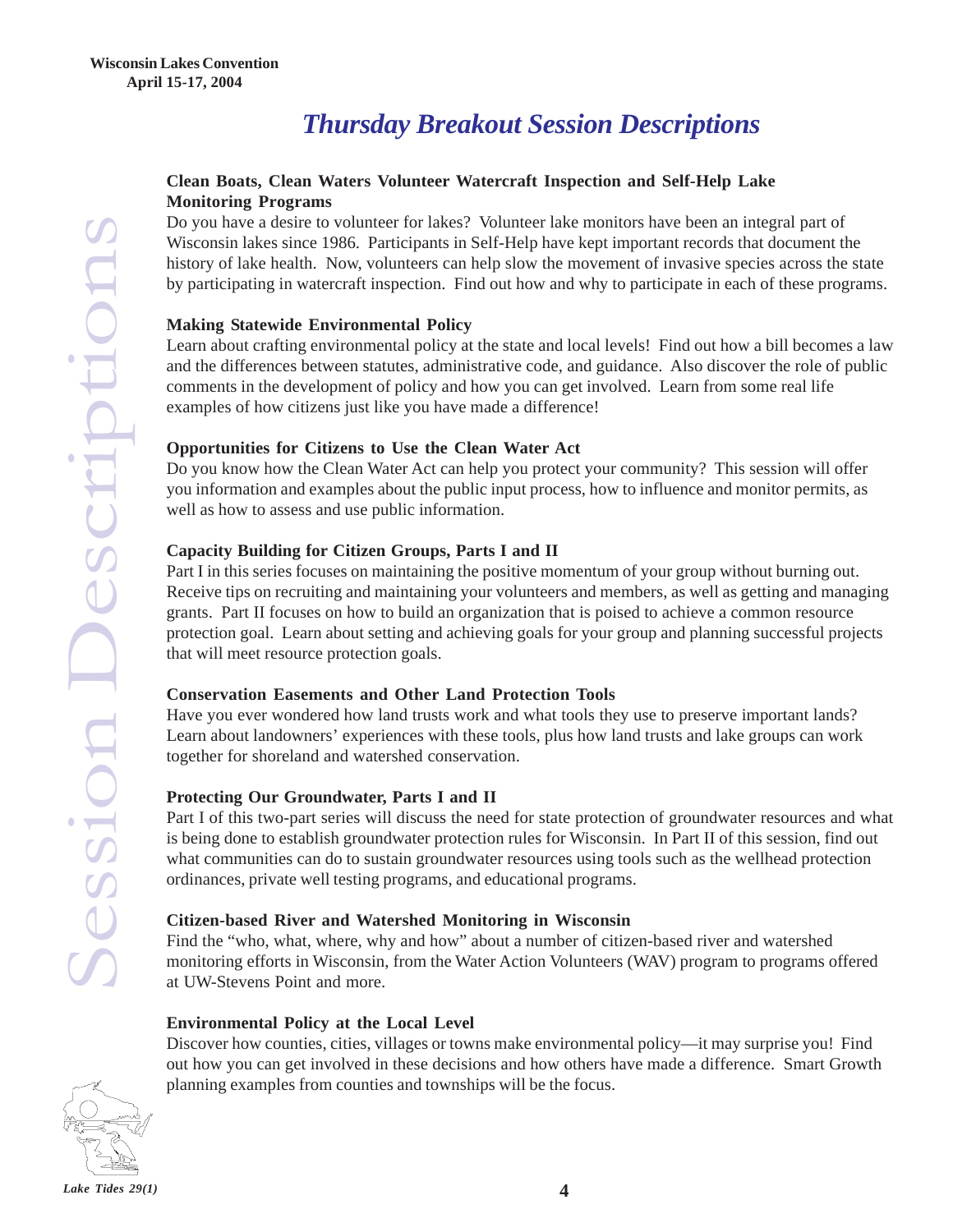#### **Coon Valley Revisited: Toward More Collaborative Watershed Restoration**

The Coon Valley watershed restoration story provides a model of a number of important steps that citizens, local agencies, and others can take to restore whole watersheds instead of conducting restoration on a piece-by-piece basis. Examples of projects that are taking these steps will be provided.

#### **The Value of Natural Resources Protection: Economic and Community Benefits of Good Land Use Policies**

What are the economic and community benefits of open space and natural resources protection? Explore answers to this question while looking at land use policies that can reduce negative development impacts on the environment, as well as provide real economic and community benefits.

### *Friday and Saturday Stream Descriptions*

*A stream features five breakout sessions on the topic. Details of individual sessions will be in the final agenda and online at www.uwsp.edu/cnr/uwexlakes...click on Convention.*

#### **Exploring the Natural History of Lakes**

Learn about the natural wealth of lakes! This stream looks at the rich diversity of plant and animal life present in our waters. From the natural history of frogs to the ecology and management of wild rice, this stream offers participants insight into an exciting and fascinating world.

#### **Whose Problem Is It Anyway? The Ethics of Land and Water Management**

How do communities around the world prioritize resource issues and what role do considerations of land and water quality play within their respective value systems? This stream plays with some basic philosophical questions and then launches into a discussion of current legal and policy issues. Also hear about some cutting edge research on recreational carrying capacity.

#### **Fisheries Management in Wisconsin: Past, Present and Future**

Fishing tournaments-are they good or bad? What happens to fish when their habitat has been harvested? This stream looks at these and other pressing questions as it evaluates the current state of fisheries management in Wisconsin.

#### **Celebrating a Sense of Place**

Consider the importance of your emotional connections to your lake. Photographs are terrific for capturing natural moments on film and journals can help you track the changes you observe on the landscape. This stream looks at the methods available to us to develop a positive sense of place.

#### **Land Matters: Riparians, Ecosystems and Related Issues**

This stream begins with an analysis of the lawn phosphorus controversy and moves to a discussion of what sediment cores reveal about our changing lakes. Stewardship practices of responsible riparians will be addressed as well as the impact of stormwater on our lakes and rivers. Attend this stream for the latest on land, lakes and the dynamic relationship between the two.

#### **The Inside Story on Invasives**

Aquatic invasives are on the move and Wisconsin is fighting back! This stream gives an overview of the status of the problem as well as some possible solutions to a troublesome trend.

#### **Topics in Limnology: Water Level Management**

Lake levels fluctuate naturally, but what are the impacts of this on the ecology of the system and how can it affect a community's lake management goals? Explore the history of water level control in Wisconsin and, using specific case studies, review the value of this tool for meeting various water management objectives.

#### **The Nuts and Bolts of Lake Management**

If you need information on the day-to-day operation of your lake organization, this stream is a must. From fundamental questions relating to the most appropriate organizational structure to the specifics of running a meeting and dealing with questions of liability and insurance, these sessions will provide indispensable information to participants.

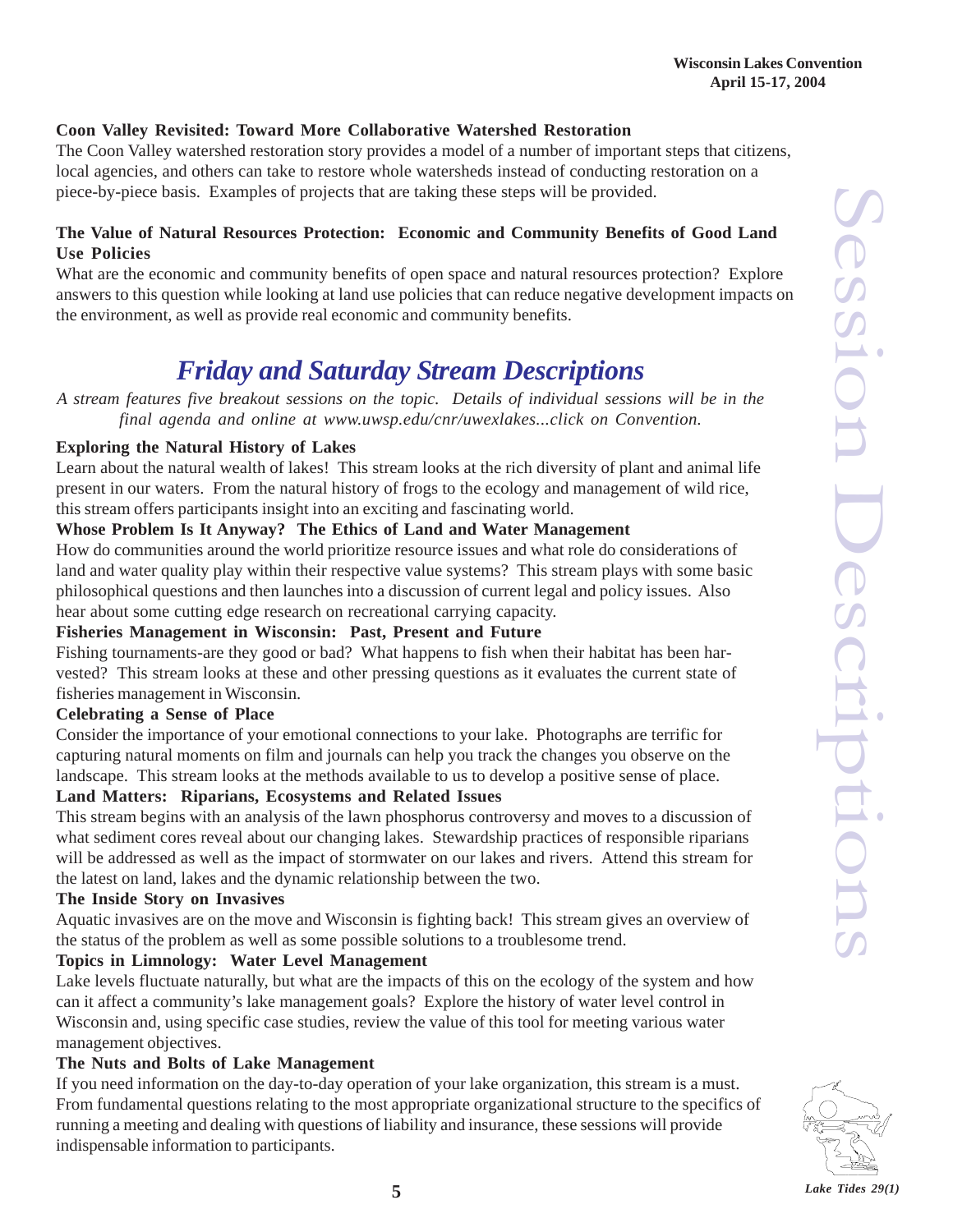$\boldsymbol{\omega}$ 

 **Stewardship Awards**

tewardship Award

The highest honor in Wisconsin lake stewardship is the Wisconsin Lake Stewardship Award. It is designed to recognize an individual or group's outstanding contribution of time and effort toward the well-being of Wisconsin's lakes and the community and natural life in and around the lake.

The Wisconsin Lakes Partnership has recognized these outstanding efforts for many years. There are five categories in which to acknowledge Wisconsin Lake Stewards:

(1) individual citizen, (2) organized group, (3) groups involved in the Adopt-A-Lake program, (4) public official or employee and (5) business.

Nominations must be submitted by March 12, 2004. For information regarding how to nominate, see http://www.wisconsinlakes.org/stewardshipawards.htm or call WAL at 608-662-0923.

> There's still room to present your lake project or important information at the 2004 Wisconsin Lakes Convention! A poster session is being planned for Friday, April 16. Poster space is 4' x 8' and provided at no cost. Registration for one individual will be waived for Friday, and that person must be present at the poster during the poster session. Poster space is limited! Contact

Amy Kowalski at 715-346-4744 or akowalsk@uwsp.edu to register your

There's still root<br>project or impo<br>Wisconsin Lake<br>session is being<br>Poster space is<br>cost. Registrati<br>waived for Frice<br>present at the p<br>session. Poster<br>Amy Kowalski<br>akowalsk@uws<br>poster session.

Winners and nominees will be recognized during the Wisconsin Lakes Convention, April 15-17, 2004.

> UWEX, WDNR and WAL are sponsoring a photo contest! Here is an opportunity to show the state why you love your lakes as well as display your skill with a camera.

#### **Entry Categories:**

- 1. People enjoying lakes
- 2. Natural features around and in lakes and under water

#### **Basic Rules**: *See our website for detailed rules before entering!*

- 1. The contest is open to anyone.
- 2. Prints must be at least 8 inches by 10 inches, mounted, not framed or matted.

3. UW-Extension reserves the right to obtain an electronic or film copy of any image entered in the contest, for non-commercial educational or promotional use, with attribution to the photographer.

**Judging**: Photos will be judged by a 3-member panel. Criteria for judging include visual impact, technical merit and composition. Cash prizes will be awarded!

The prints will be displayed and judged at the Wisconsin Lakes Convention, April 15-17, 2004.

**Photography Contest Photography Contest**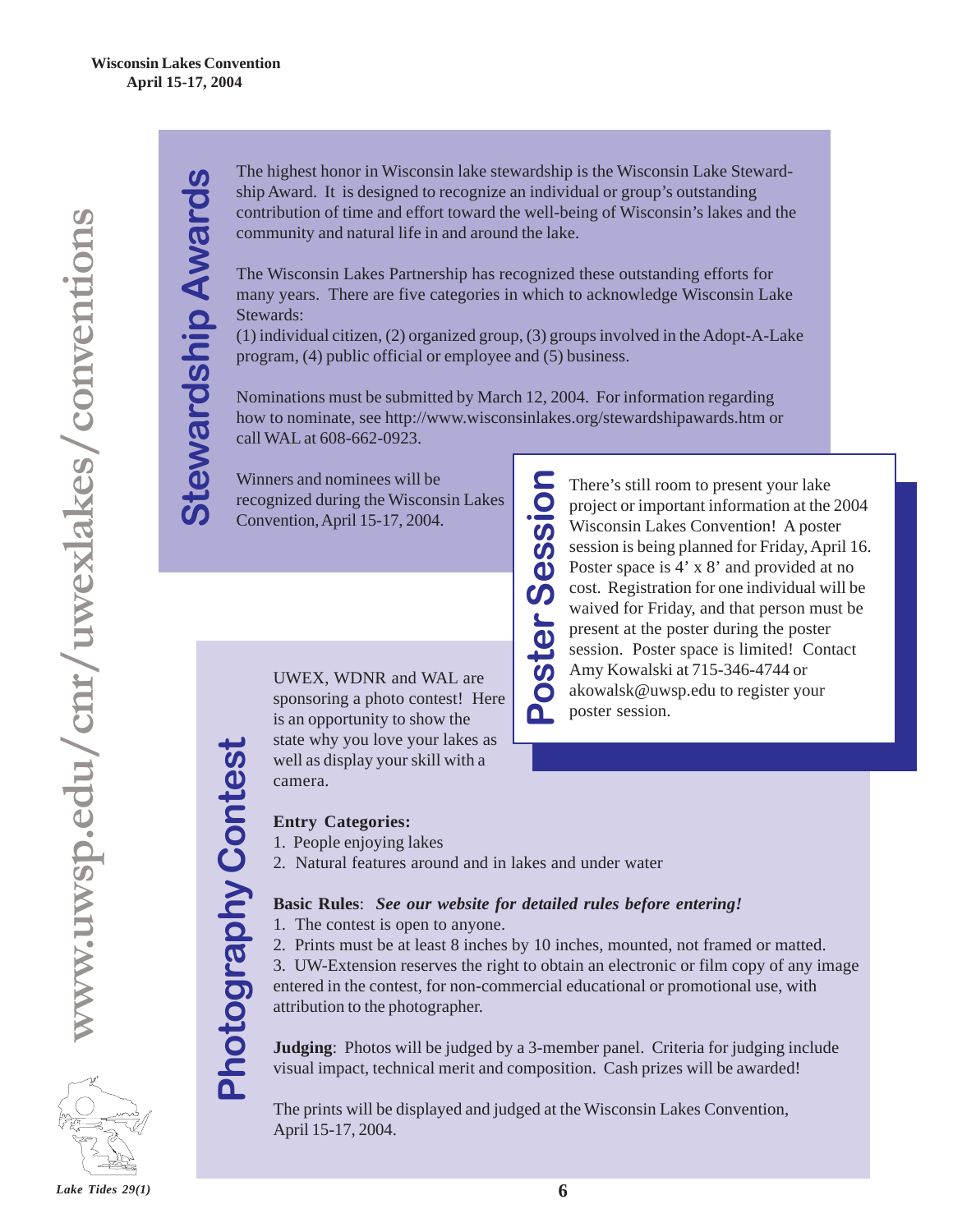## **REGISTRATION FORM**

### **26th Annual Wisconsin Lakes Convention - The Nature of Water April 15-17, 2004**

**KI Convention Center /Regency Suites, Green Bay** 

| $\boxed{\blacksquare}$<br>$\overline{\bullet}$<br>ONFEREN | Cost includes major meals, breaks and materials.<br>Thursday, April 15 "Where the Waters Meet"<br>Friday, April 16                                                                                                                                                                                                                                                                                                                                                                                                                                                                                                                                                                                                                                                                      |    | <b>Regular</b><br>\$55<br>\$70                                                                                                                                                                                                                                                                                                                                                | ப<br>□ | \$50<br>\$60 | <b>Early Bird (before March 10)</b> |
|-----------------------------------------------------------|-----------------------------------------------------------------------------------------------------------------------------------------------------------------------------------------------------------------------------------------------------------------------------------------------------------------------------------------------------------------------------------------------------------------------------------------------------------------------------------------------------------------------------------------------------------------------------------------------------------------------------------------------------------------------------------------------------------------------------------------------------------------------------------------|----|-------------------------------------------------------------------------------------------------------------------------------------------------------------------------------------------------------------------------------------------------------------------------------------------------------------------------------------------------------------------------------|--------|--------------|-------------------------------------|
|                                                           | Saturday, April 17                                                                                                                                                                                                                                                                                                                                                                                                                                                                                                                                                                                                                                                                                                                                                                      |    | \$55                                                                                                                                                                                                                                                                                                                                                                          | □      | \$50         | Check for                           |
|                                                           | Thursday, Friday and Saturday, April 15-17                                                                                                                                                                                                                                                                                                                                                                                                                                                                                                                                                                                                                                                                                                                                              | ΙI | \$170                                                                                                                                                                                                                                                                                                                                                                         | □      | \$150        | vegetarian                          |
|                                                           | Late Registration Fee (after April 5, 2004)                                                                                                                                                                                                                                                                                                                                                                                                                                                                                                                                                                                                                                                                                                                                             | □  | \$15                                                                                                                                                                                                                                                                                                                                                                          |        |              | meals $\square$                     |
| <b>OPS</b><br>ORKSH<br>TIONAL<br>$\bullet$                | See www.uwsp.edu/cnr/uwexlakes/conventions<br>for more detailed descriptions.<br>Registration for these workshops closes April 5!<br>Thursday evening, April 15<br>Clean Boats, Clean Waters: Volunteer Watercraft<br><b>Monitoring</b> (Limit: 25)<br>This workshop will provide the materials and training to<br>help volunteers set up a monitoring and watercraft<br>inspection program.<br>□<br>\$25 (includes complete boat landing toolkit)<br>Saturday morning, April 17<br><b>Aquatic Plants at the Root of a Healthy Lake</b><br>Ecosystem (Limit: 25)<br>A hands-on approach to aquatic plant identification.<br>Take this unique opportunity to learn and identify<br>Wisconsin's common aquatic plants.<br>$\Box$<br>\$30 (includes aquatic plant collection kit and book) |    | <b>Conference Fee:</b><br>$\frac{1}{2}$<br>$S$ <sub>_________</sub><br><b>Workshop Fees:</b><br>$\sim$<br><b>Total Enclosed:</b><br>Payment method: Check Credit Card<br>Check one: $\Box$ Visa $\Box$ Mastercard<br>Expires $\frac{1}{\sqrt{2}}$<br>You will receive confirmation and additional<br>information upon registering.<br>No refunds issued after April 10, 2004. |        |              |                                     |

**Lodging information:** KI Convention Center/Regency Suites, 333 Main St., Green Bay, WI 54301 (800) 236-3330 or (920) 432-4555. Rates: \$91 double occupancy (\$20 for each additional person up to a maximum of 6); \$101 king double occupancy (\$20 for each additional person up to a maximum of 6). Price includes full breakfast and 2 hours of complementary beverages in evening. *Please refer to the Wisconsin Lakes Convention when reserving your room.* Nearby Holiday Inn: (920)437-5900.

**Mail this form with your check (payable to UW-Extension Lakes) or credit card information to:** UWEX Lakes, UWSP/CNR, 800 Reserve St., Stevens Point, WI 54481 (715) 346-2116 uwexlakes@uwsp.edu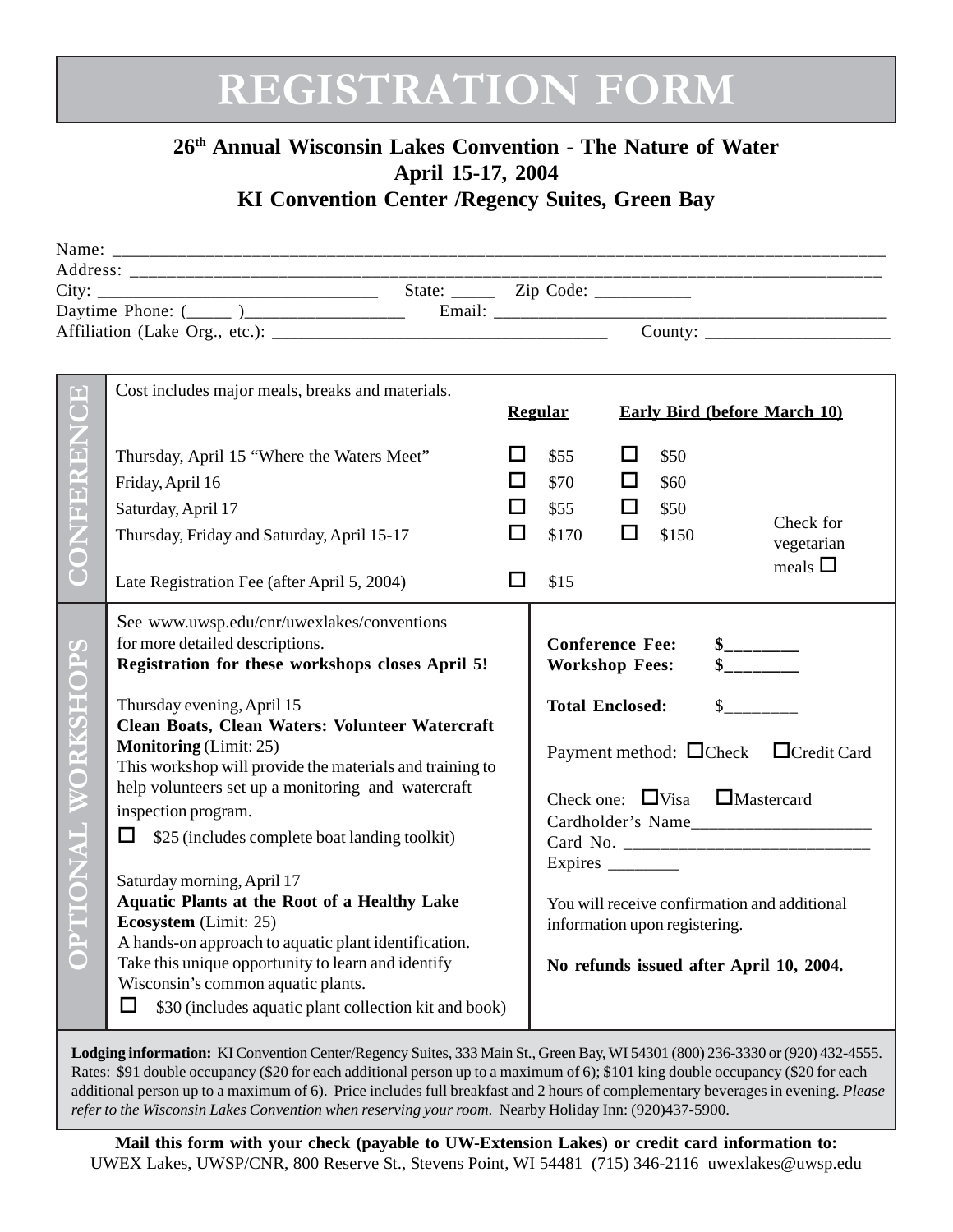### **Self-Help Lake Monitoring Update**

Self Help chemistry volunteers should be aware of changes in the procedure for submitting chlorophyll *a* samples to the State Lab of Hygiene. Just like last year, the lab will provide plastic tubes or vials for mailing used chlorophyll filters. This replaces the aluminum foil squares. Although volunteers may have received this tube in their returned fall sampling box, or may receive these tubes when they get their sampling supplies this spring, remember chlorophyll is only collected during the summer growing season. **Please DO NOT collect a chlorophyll sample during the spring sampling period!** If you are a chemistry volunteer and have any questions, contact your DNR regional volunteer coordinator.

The lake database https://dnrx.wisconsin.gov/x10322/ continues to expand beyond just volunteercollected data. This spring, water quality data collected through lake grants will be uploaded and available alongside volunteer-collected data. Consultants and lake organizations will be able to check for data collected through grants that are using the State Lab in about a week or two after the lab has completed the analysis. In the past, this data had to be accessed through the regional lake coordinator. Providing web access to this data cuts out this middle step and will provide quicker and broader use of this information.

Thank you to all our volunteers! For more information on Self Help, see http://dnr.wi.gov/org/ water/fhp/lakes/selfhelp/index.htm or contact Jennifer Filbert at 608/264-8533.

*Self Help chemistry volunteers collect data to assess a lake's health.*



### **Invest In Wisconsin's Lakes**

We know that our lakes are under pressures from many sources. We don't have many of the answers on how to protect them or even what exactly are the affects of human impacts. We do know that if you remind the person that sells you your fishing license or boat registration that you would like to give a dollar for lake research it will make a big difference in protecting our lakes. Look for the new *Invest in Wisconsin Lakes* poster when you buy your license or boat registration and ask your clerk to check YES for Lake Research.

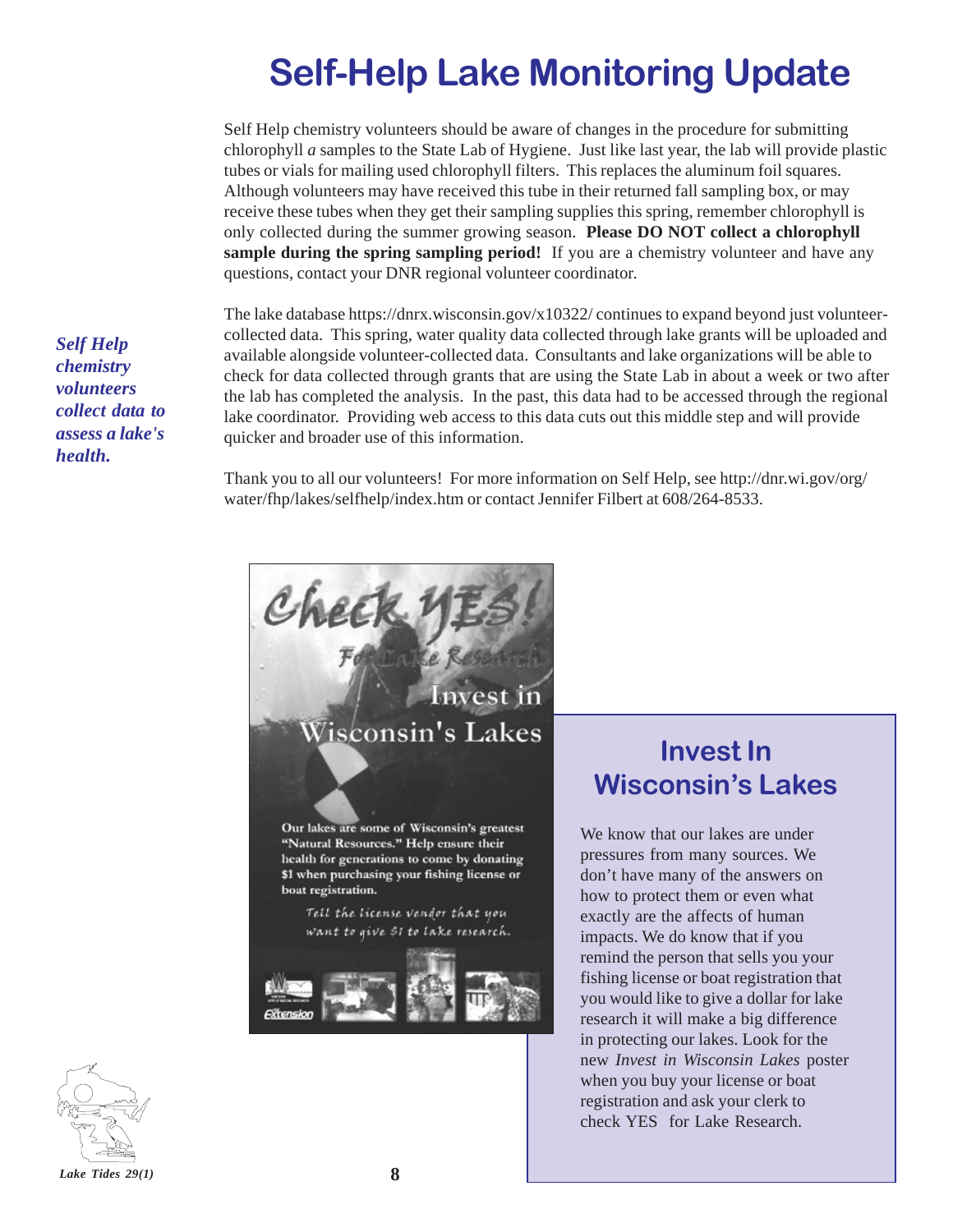### **A 10,000 Year Relationship The Lakes and the Land... How are they getting along?**

*10,000 years ago the glaciers finished shaping much of Wisconsin's land surface. As they melted and receded, many lakes were created from the blocks of ice, glacial streams and deposited rubble. So after one hundred centuries, how are these lakes and the land surrounding them getting along?*

The lakes and land are connected through the movement of water. On average, in Wisconsin, we receive the equivalent of two and one-half feet of rain each year. That figures out to Wisconsin being soaked by more than five miles of rainfall since the glaciers melted.

Probably two-thirds of that water was taken up by plants or returned directly to the atmosphere, but the other one-third has made a journey with tremendous impact on our lakes.

Gravity forces water on a downward journey into the ground and through drainage paths until the water reaches its ultimate destination, the ocean. Much of Wisconsin is more than one thousand feet above sea level. As water moves downhill. some of it travels through our lakes on its way.

**Life Would Be Different**

If the water did not interact with the land, life for humans and animals would be very different. For example, the water you pump into your lake home likely has acquired

minerals such as calcium and iron from dissolving soil and rock in the ground. While calcium may seem a nuisance when it deposits on plumbing fixtures, it is crucial for animals and plants. Groundwater moving slowly beneath your home might bring

*The mineral content of water can be increased more than 100-fold after the water has moved only a few meters.*



*Lakes and Land...it's all connected!*

It is during the water's journey that important changes take place. The land through which this water passes contains thousands of pounds of naturally occurring chemicals such as calcium, carbonate and phosphorus in soil and rock. Water is naturally acidic and contains few minerals when it falls as precipitation. As it enters the ground it begins to slowly dissolve the soil and rock. The mineral content of water can be increased more than 100-fold after the water has moved only a few meters. *Continued on page 10*

hundreds of pounds of calcium (in its dissolved form) to a nearby lake each year. Carbonate is also added to the water when rocks dissolve. Dissolved minerals, such as calcium, that are transferred to lakes help sustain aquatic life. They are incorporated into plants and animals. The carbonate increases the water's resistance to acid rain. The amount of available calcium and carbonate, and the rate that they dissolve, varies in different portions of the state and even in water entering different parts of the same

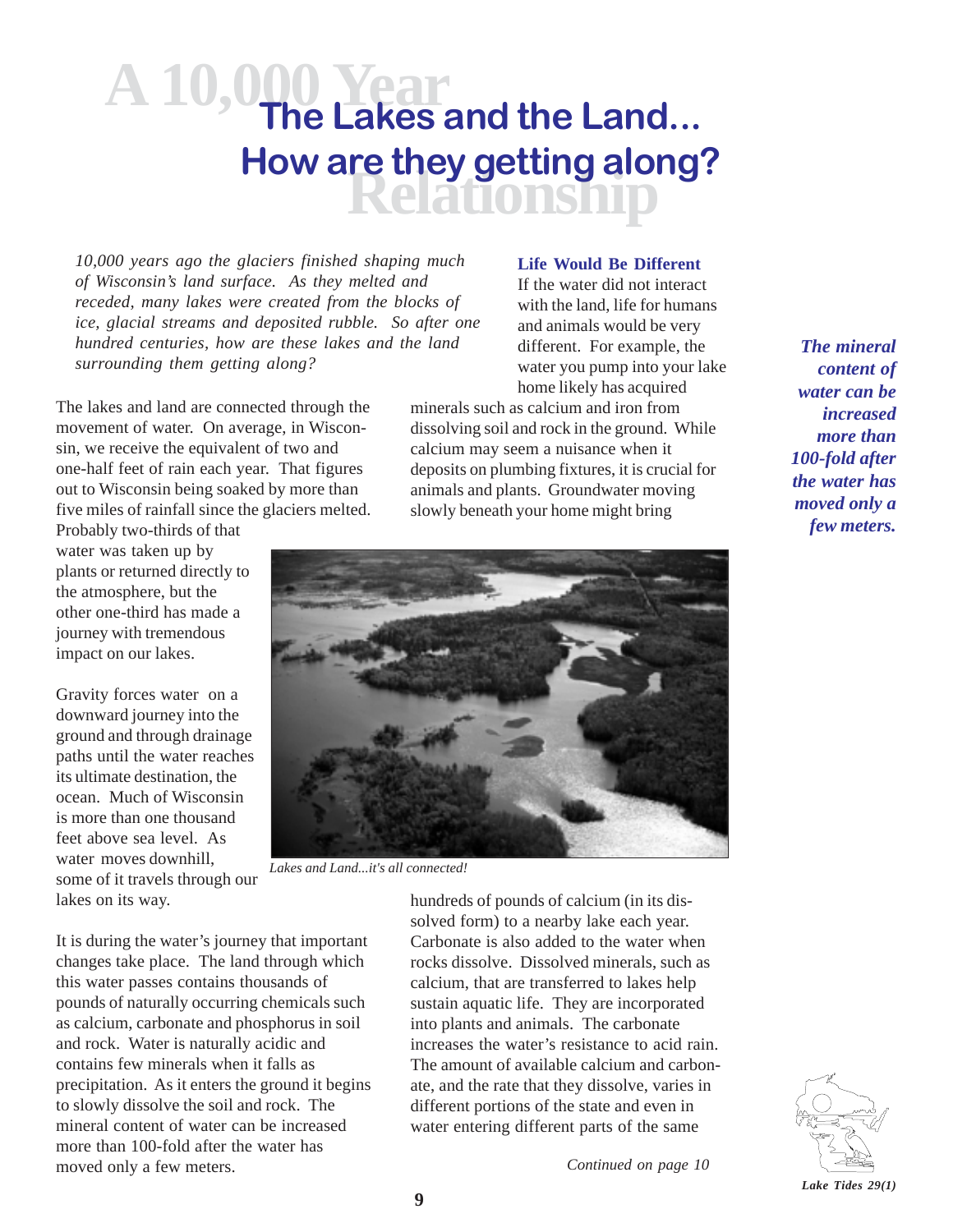*A 10,000 Year Relationship Continued from Page 9*

lake. Studies have shown that even low levels of dissolved minerals from the land are important to lakes.

Dissolved minerals, such as calcium, that are transferred to lakes help sustain aquatic life. They are incorporated into plants and animals.

#### **Stingy Land**

For some chemical elements, the transfer from land to the passing water is a slow process. For example, the land can appear reluctant to release important nutrients such as phosphorus. Natural systems rely on this essential element for energy, but typically, little new phosphorus is added to the land each year from dissolving rock. Studies have shown how natural systems cope. Rather than give up available phosphorus to passing water, plants and microorganisms intensively recycle the phosphorus.

A New Hampshire study found more than 100 pounds of phosphorus incorporated in the plants and soil on an acre of wooded land, but each year less than one tenth of one percent was removed by passing water. Phosphorus is held in the upper soil layers by scavenging microorganisms, plants and reaction with soil. It is retained long enough to be recycled by growing plants. The benefit of this recycling to the land is clear, because the loss of large quantities of phosphorus to passing water would quickly deplete the land of this important nutrient. This also benefits lakes because the transfer of large quantities of phosphorus to a lake can increase biological production, reduce water quality by excessive algae growth which reduces clarity and oxygen levels.

#### **A 10,000 Year Relationship**

If lakes and the land have been together thousands of years, why is there concern now that this relationship isn't as "good" as it once was? While some things haven't changed —Wisconsin still receives two and one-half feet of precipitation each year, water still flows "downhill," and although the land has lost some minerals to passing water over the years, it still contains many tons of important and useful compounds—some critical changes have taken place that greatly impact the relationship.

One of the most dramatic changes to the lake/land relationship has been the alterations to the landscape around lakes. Driveways, rooftops and compacted soils near the shore of a lake reduce the amount of water that seeps into the ground and increases the amount of water that moves over the land. Tree removal allows more water to hit the ground and potentially become runoff, and many lakefront lots are shaped to direct water to the lake quickly. These changes have altered the pathways that the water takes from land to lake.

When water is redirected across the land surface and no longer seeps into the ground, it will acquire different materials. The water can now carry small particles of vegetation and sediment with it. Where these compounds would have previously been filtered out and retained in the upper portions of the soil, they can now be transferred more rapidly downhill, and eventually enter the

*Continued on page 11*

### Let this sink in...

- ¾ **Vegetate slopes and buffers**
	- ¾ **Break up slopes to slow water**
	- ¾ **Obstruct water flow with ridges and depressions**
	- ¾ **Spread out the water to slow it down**
	- ¾ **Encourage infiltration by reducing/preventing compaction**
	- ¾ **Direct water to areas where it will infiltrate**
		- ¾ **Limit impervious areas**

*One of the most dramatic changes to the lake/land relationship has been the alterations to the landscape around lakes.*

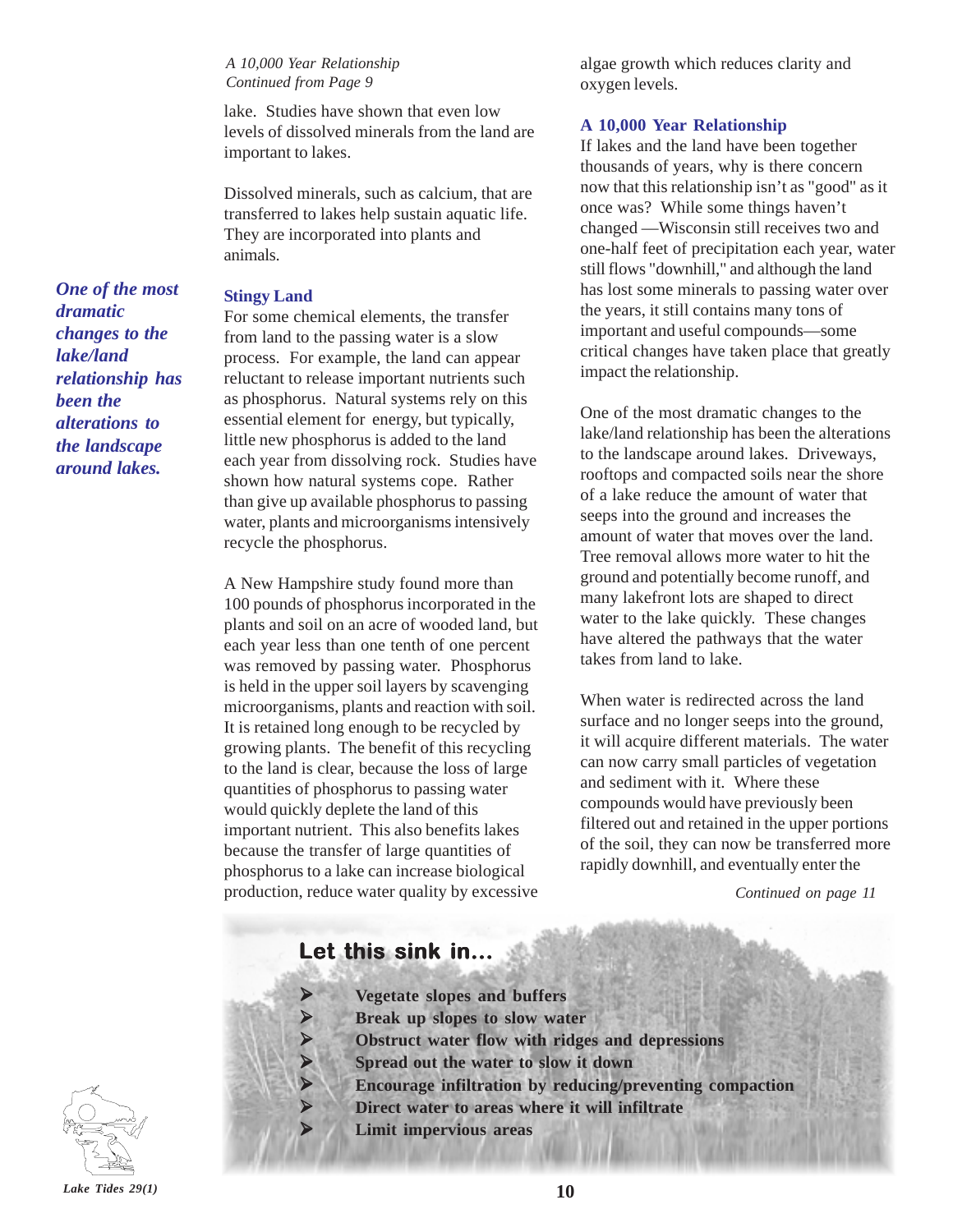lake. Such changes can also be observed when researchers examine sediment accumulations in the bottom of lakes. The phosphorus that is carried into the lake can continue to be used biologically, but now it cycles in the lake, not on the land, causing increased algae and plant growth.

#### **What Can We Learn?**

What can we learn from the long relationship between our lakes and the land? Much of the water entering our lakes each year has passed through the land; however, the composition of that water depends on the path it takes. When water is directed over land and not allowed to infiltrate, it can deliver more phosphorus and sediment to the lake in a shorter period of time. You can take steps to help maintain or restore water quality in the lakes. Slowing the transfer of phosphorus and sediment to the lake is one way to do this.

Take a look at the land around your lake home. Slowing the transfer of phosphorus and sediment to the water requires carefully considering how water is moving near your shore. Direct runoff into areas where it can infiltrate and slow the movement of phosphorus and sediment. Because lakes are downhill from the land, it is not always easy to prevent the water from running directly across the land and into the lake, especially when we get a lot of rain or the ground is frozen. Where runoff is likely, look for ways to slow the water and encourage infiltration. Vegetated buffer areas near the lake that slow water and foster infiltration are a good start, but also look further uphill. Are there ways you can reduce the amount of water that enters the buffer? Limiting the amount of impervious area and reducing compaction of soil will reduce runoff and increase infiltration.

*Our actions today impact how our lakes and land get along. 10,000 years from now, after another several miles of water have passed from land to water, how will our lakes and land be getting along?*

For a more detailed version of this article, including footnotes, please go to our website at www.uwsp.edu/cnr/uwexlakes and click on *Lake Tides.*

*By Paul McGinley UW-Extension Water Quality Specialist, UW-Stevens Point paul.mcginley@uwsp.edu*

*If lakes and the land have been together thousands of years, why is there concern now that this relationship isn't as 'good' as it once was?*

**February 12-13, 2004 - New Tools for Water Quality in the Fox/Wolf Basin** - see www.fwwa.org for info.

**February 15, 2004 - Deadline for River of Words K-12 Poetry and Art contest.** See www.uwsp.edu/cnr/uwexlakes/row for information.

**February 21, 2004 - Profitable Forests-Discovering and Promoting Your Woodland Assets.** Woodland School's landowner conference. Wisconsin Dells. 608/355-0279 or tours@aldoleopold.org for info.

**March 12, 2004 - Deadline for Wisconsin Lakes Partnership Stewardship Awards -** See www.wisconsinlakes.org for award criteria and directions. Award winners will be named at the 26th Annual Lakes Convention.

**April 4, 2004 - Deadline for the Wisconsin Lakes Partnership Photography Contest -** Details on-line at www.uwsp.edu/cnr/uwexlakes. The prints will be displayed and judged at the 26th Annual Lakes Convention.

**April 15-17, 2004 - Wisconsin Lakes Convention -** See pages 1-7 for details.